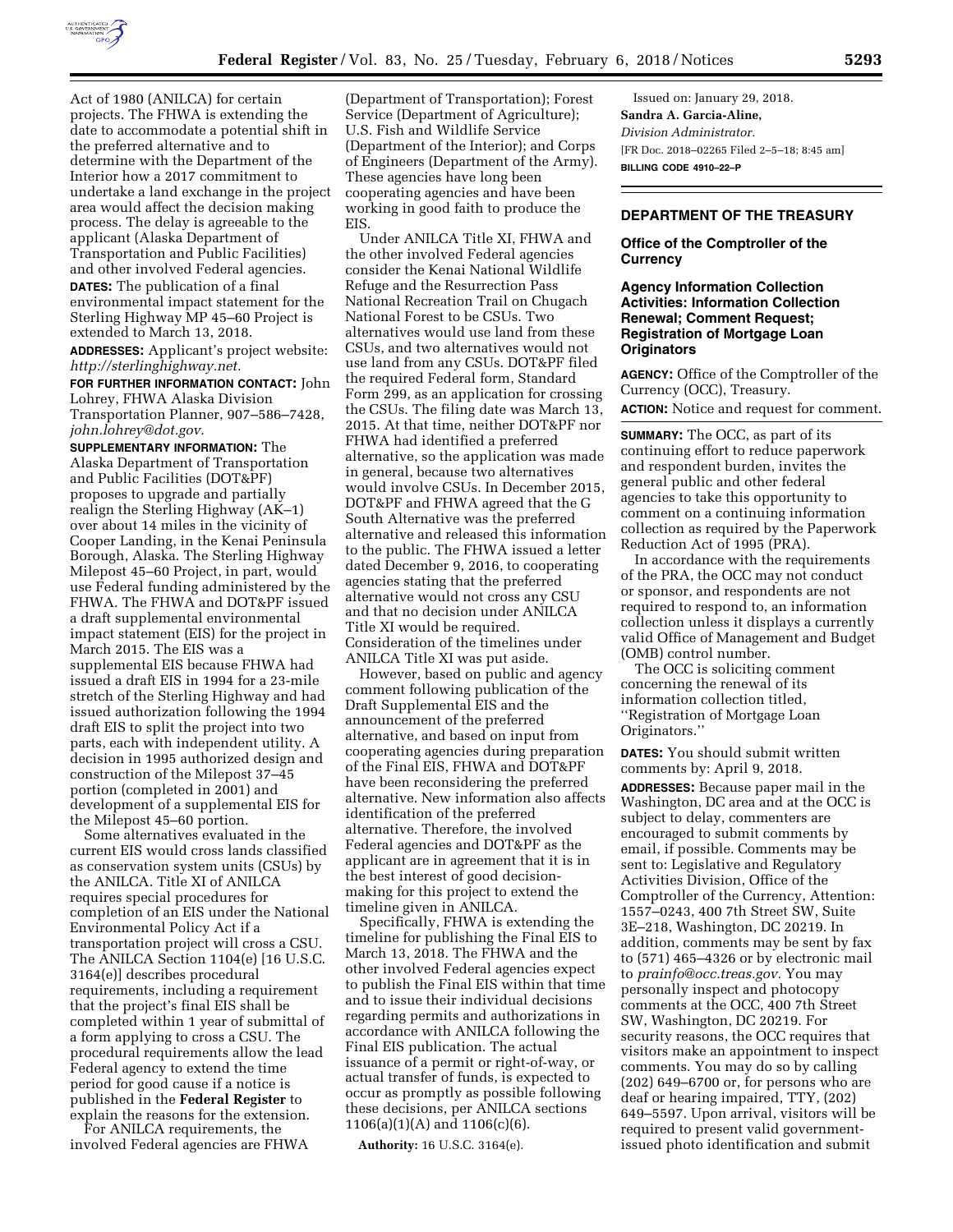to security screening in order to inspect and photocopy comments.

All comments received, including attachments and other supporting materials, are part of the public record and subject to public disclosure. Do not include any information in your comment or supporting materials that you consider confidential or inappropriate for public disclosure. **FOR FURTHER INFORMATION CONTACT:**  Shaquita Merritt, OCC Clearance Officer, (202) 649–5490 or, for persons who are deaf or hearing impaired, TTY, (202) 649–5597, Legislative and Regulatory Activities Division, Office of the Comptroller of the Currency, 400 7th Street SW, Suite 3E–218, Washington, DC 20219.

**SUPPLEMENTARY INFORMATION:** Under the PRA (44 U.S.C. 3501–3520), federal agencies must obtain approval from the OMB for each collection of information that they conduct or sponsor. ''Collection of information'' is defined in 44 U.S.C. 3502(3) and 5 CFR 1320.3(c) to include agency requests or requirements that members of the public submit reports, keep records, or provide information to a third party. Section 3506(c)(2)(A) of title 44 requires federal agencies to provide a 60-day notice in the **Federal Register** concerning each proposed collection of information, including each proposed renewal of an existing collection of information, before submitting the collection to OMB for approval. To comply with this requirement, the OCC is publishing notice of the proposed renewal of information set forth in this document.

*Title:* Registration of Mortgage Loan Originators.

*OMB Number:* 1557–0243.

*Description:* The Secure and Fair Enforcement for Mortgage Licensing Act (the  $S.A.F.E. Act$ )<sup>1</sup> requires an employee of a bank, savings association, or credit union and their subsidiaries regulated by a federal banking agency or an employee of an institution regulated by the Farm Credit Administration (FCA) (collectively, institutions) who engages in the business of a residential mortgage loan originator (MLO) to register with the Nationwide Mortgage Licensing System and Registry (Registry) and obtain a unique identifier. Institutions must require their employees who act as residential MLOs to comply with the Act's requirements to register and obtain a unique identifier and also adopt and follow written

policies and procedures to assure compliance with these requirements.

Among other things, the Registry is intended to aggregate and improve the flow of information to and between regulators; provide increased accountability and tracking of mortgage loan originators; enhance consumer protections; reduce fraud in the residential mortgage loan origination process; and provide consumers with easily accessible information at no charge regarding the employment history of, and the publicly adjudicated disciplinary and enforcement actions against, mortgage loan originators.

Along with the Board of Governors of the Federal Reserve System, the Federal Deposit Insurance Corporation, the National Credit Union Administration, and the Farm Credit Administration, the OCC issued a final rule implementing the SAFE Act.2 The Dodd-Frank Wall Street Reform and Consumer Protection Act (Dodd-Frank Act), Public Law 111– 203, later transferred this rule to the Consumer Financial Protection Bureau (CFPB) and the CFPB republished this rule as 12 CFR part 1007.3 However, the OCC retains enforcement authority for this rule for national banks, federal savings associations and federal branches and agencies of foreign banks with total assets of \$10 billion or less.4

### **MLO Reporting Requirements**

Except in situations where the de minimis exception applies, 12 CFR 1007.103 requires an employee of an institution who is engaged in the business of a MLO to register with the Registry, maintain and update such registration, and obtain a unique identifier. This section also requires an institution to require its MLO employees to comply with these requirements. Section 1007.103(d) sets forth the categories of information that an institution must require its employees to submit to the Registry, or to submit on the employee's behalf. This section also requires the employee to submit to the Registry an attestation as to the correctness of the information submitted and an authorization for the Registry to obtain further information.

### **MLO Disclosure Requirement**

Section 1007.105(b) requires the MLO to provide the unique identifier to a consumer upon request, before acting as a mortgage loan originator, and through the originator's initial written

communication with a consumer, if any, whether on paper or electronically.

### **Financial Institution Reporting Requirements**

Section 1007.103(e) specifies the institution and employee information that an institution must submit to the Registry in connection with the registration of one or more MLOs and annually thereafter. The institution also must update this information within 30 days of it becoming inaccurate. Employees of the institution who submit information to the Registry on behalf of the institution also must verify their identity and attest to the accuracy of the information submitted.

### **Financial Institution Disclosure Requirements**

Section 1007.105(a) requires the institution to make the unique identifier of MLO employees available to consumers in a manner and method practicable to the institution.

## **Financial Institution Recordkeeping Requirements**

Section 1007.104 requires that an institution that employs MLOs to adopt and follow written policies and procedures, at a minimum addressing certain specified areas, but otherwise appropriate to the nature, size and complexity of their mortgage lending activities.

*Type of Review:* Extension of a currently approved collection.

*Affected Public:* Individuals; Businesses or other for-profit.

*Estimated Number of Respondents:*  85,353.

*Estimated Total Annual Burden:*  51,384 hours.

Comments submitted in response to this notice will be summarized, included in the request for OMB approval, and become a matter of public record. Comments are invited on:

(a) Whether the collection of information is necessary for the proper performance of the functions of the OCC, including whether the information has practical utility;

(b) The accuracy of the OCC's estimate of the burden of the collection of information;

(c) Ways to enhance the quality, utility, and clarity of the information to be collected;

(d) Ways to minimize the burden of the collection on respondents, including through the use of automated collection techniques or other forms of information technology; and

(e) Estimates of capital or start-up costs and costs of operation, maintenance, and purchase of services to provide information.

<sup>1</sup>The S.A.F.E. Act was enacted as part of the Housing and Economic Recovery Act of 2008, Pub. L. 110–289, Division A, Title V, sections 1501– 1517, 122 Stat. 2654, 2810–2824 (July 30, 2008), *codified at* 12 U.S.C. 5101–5116.

<sup>2</sup> 75 FR 44656 (July 28, 2010), as corrected in 75 FR 51623 (Aug. 23, 2010).

<sup>3</sup> 76 FR 78487 (Dec. 19, 2011).

<sup>4</sup>*See* section 1025 of the Dodd-Frank Act, codified at 12 U.S.C. 5515.